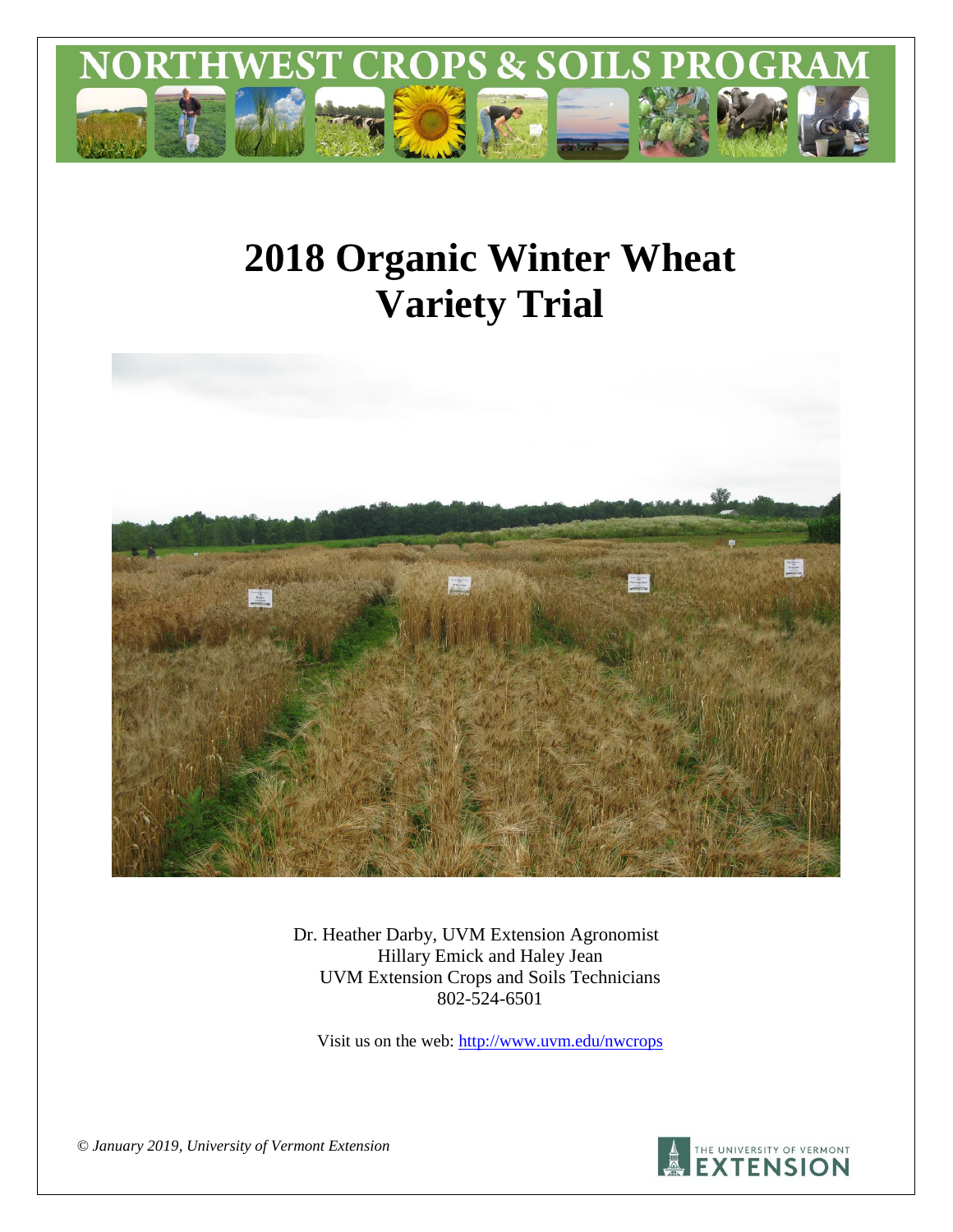#### **2018 ORGANIC WINTER WHEAT VARIETY TRIAL**

Dr. Heather Darby, University of Vermont Extension heather.darby[at]uvm.edu

In 2018, the University of Vermont Extension Northwest Crops and Soils Program evaluated 26 winter wheat varieties to determine those that perform best in organic production systems in northern Vermont. The trial was established at the Borderview Research Farm in Alburgh, Vermont.

### **MATERIALS AND METHODS**

The winter wheat variety trial was initiated at Borderview Research Farm in Alburgh in the fall of 2017. Plots were managed with practices similar to those used by producers in the surrounding area. General plot management is listed in Table 1. The experimental design was a randomized complete block with four replicates. Treatments were 26 winter wheat varieties (22 modern varieties and 4 heirloom varieties - Tables 2 and 3). The previous crop was winter barley. The field was disked and spike tooth harrowed prior to planting. Plots were seeded with a Great Plains Cone Seeder on 21-Sep 2017 at a seeding rate of 350 live seeds  $m<sup>2</sup>$ .

|                          | Alburgh, VT                          |  |  |  |  |
|--------------------------|--------------------------------------|--|--|--|--|
| <b>Trial information</b> | <b>Borderview Research Farm</b>      |  |  |  |  |
| Soil type                | Benson rocky silt loam               |  |  |  |  |
| <b>Previous crop</b>     | Winter barley                        |  |  |  |  |
| <b>Seeding rate</b>      | 350 live seeds $m^{-2}$              |  |  |  |  |
| <b>Row spacing (in)</b>  | 6                                    |  |  |  |  |
| <b>Replicates</b>        | 4                                    |  |  |  |  |
| <b>Planting date</b>     | 21-Sep 2017                          |  |  |  |  |
| <b>Harvest date</b>      | 19-Jul 2018                          |  |  |  |  |
| Harvest area (ft)        | 5 x 20                               |  |  |  |  |
| Tillage operations       | Fall plow, disk & spike tooth harrow |  |  |  |  |

**Table 1. General plot management, 2017-2018.**

Many observations and measurements were recorded on winter wheat development during the growing season, including heading date, height, lodging, and insect and disease prevalence. Heading dates were recorded through June when 50% of the plot was headed (unripe heads had fully emerged from the boot). Heights and lodging were measured on 16-Jul 2018. Heights were determined by taking three measurements per plot with a meter stick. Lodging was recorded on a scale from zero to nine, with zero indicating no lodging and nine indicating that 100% of the plot was lodged.

Insect and disease scouting was conducted on 20-Jun 2018. Research technicians looked for the presence of foliar disease and evidence of pest damage on a whole plot basis. The severity of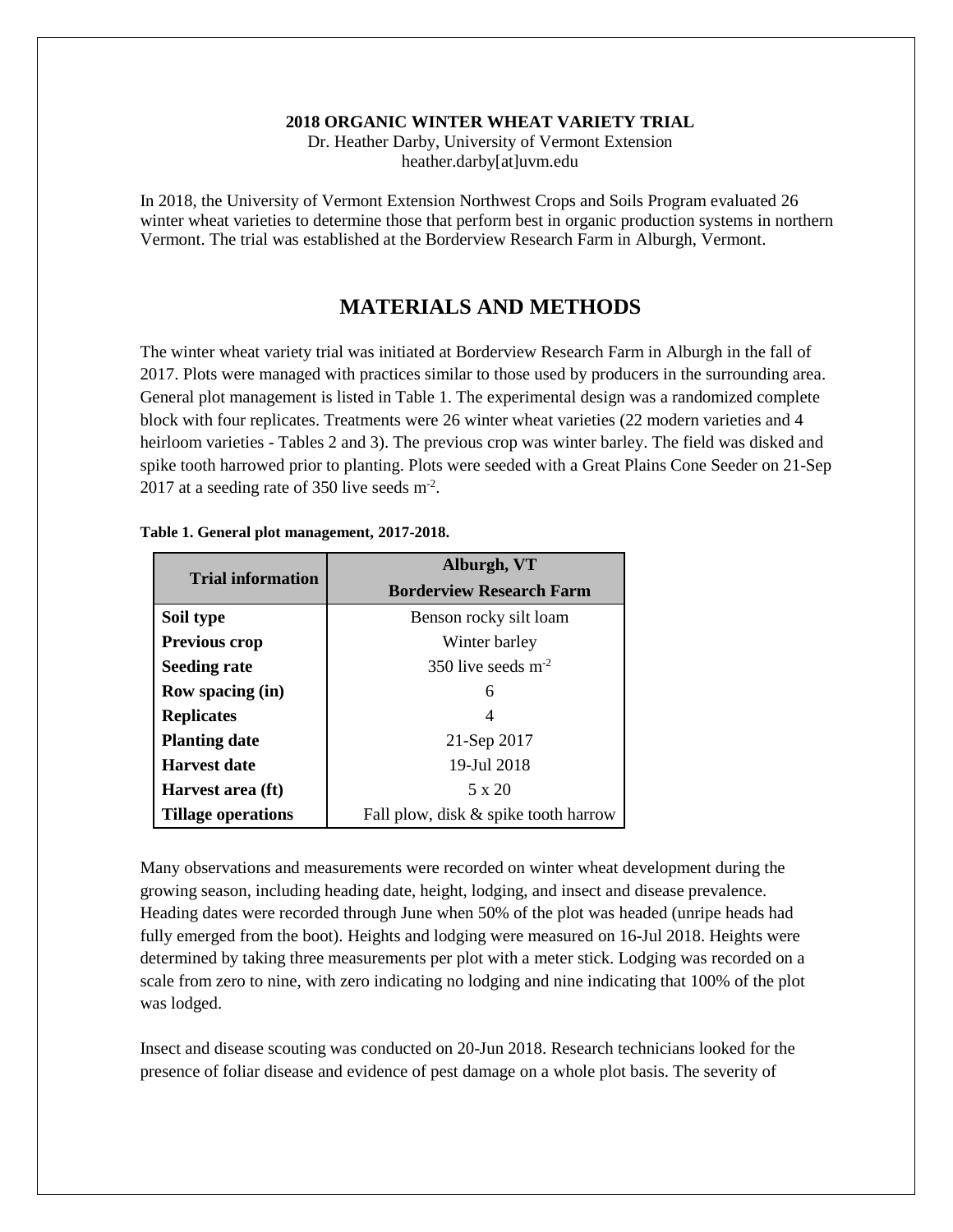disease and arthropod damage was recorded on a scale from zero to nine, with zero indicating no damage and nine indicating that 100% of the plot was severely affected.

| <b>Variety</b>    | Market class <sup>†</sup> | <b>Seed source</b>         |
|-------------------|---------------------------|----------------------------|
| 112313W           | <b>HRWW</b>               | Pioneer Seeds, IA          |
| <b>AC</b> Benefit | <b>HRWW</b>               | Bramhill Seeds, Ontario CA |
| <b>AC Morley</b>  | <b>HRWW</b>               | Bramhill Seeds, Ontario CA |
| <b>Brome</b>      | <b>HRWW</b>               | Semican, Quebec CA         |
| <b>Byrd</b>       | <b>HRWW</b>               | Arrow Seeds, NE            |
| WB-Cedar          | <b>HRWW</b>               | Arrow Seeds, NE            |
| Emerson           | <b>HRWW</b>               | Albert Lea Seed House, MN  |
| Expedition        | <b>HRWW</b>               | Albert Lea Seed House, MN  |
| Grainfield        | <b>HRWW</b>               | Arrow Seeds, NE            |
| <b>LSC</b> Chrome | <b>HRWW</b>               | Limagrain Cereal Seeds, CO |
| <b>LSC</b> Mint   | <b>HRWW</b>               | Limagrain Cereal Seeds, CO |
| <b>LSC</b> Pistol | <b>HRWW</b>               | Limagrain Cereal Seeds, CO |
| <b>LSC T158</b>   | <b>HRWW</b>               | Limagrain Cereal Seeds, CO |
| <b>LSC</b> Wizard | <b>HRWW</b>               | Limagrain Cereal Seeds, CO |
| Marker            | <b>SRWW</b>               | Bramhill Seeds, Ontario CA |
| Overland          | <b>HRWW</b>               | Arrow Seeds, NE            |
| Redeemer          | <b>HRWW</b>               | Semican, Quebec CA         |
| Redfield          | <b>HRWW</b>               | Albert Lea Seed House, MN  |
| Sy Sunrise        | <b>HRWW</b>               | Arrow Seeds, NE            |
| Sy Wolf           | <b>HRWW</b>               | Arrow Seeds, NE            |
| Warthog           | <b>HRWW</b>               | Semican, Quebec CA         |
| Winterhawk        | <b>HRWW</b>               | Arrow Seeds, NE            |

**Table 2. Winter wheat varietal information.**

**†HRWW**-Hard Red Winter Wheat, **SRWW**-Soft Red Winter Wheat.

| <b>Variety</b> | Market class <sup>†</sup> |      | Year Origin |
|----------------|---------------------------|------|-------------|
| Blackhull      | <b>HRWW</b>               | 1917 | Kansas      |
| Forward        | <b>SRWW</b>               | 1920 | New York    |
| Honor          | <b>SWWW</b>               | 1920 | New York    |
| Wasatch        | <b>HRWW</b>               | 1944 | <b>Utah</b> |

**Table 3. Heirloom winter wheat varietal information.**

**†HRWW**-Hard Red Winter Wheat, **SRWW**-Soft Red Winter Wheat, **SWWW**-Soft White Winter Wheat.

Plots were harvested with an Almaco SPC50 small plot combine on 19-Jul 2018. The harvest area was 5' x 20'. Grain moisture, test weight, and yield were determined at harvest. Seed was cleaned with a small Clipper M2B cleaner (A.T. Ferrell, Bluffton, IN) and a subsample was collected to determine quality characteristics. Samples were ground using the Perten LM3100 Laboratory Mill.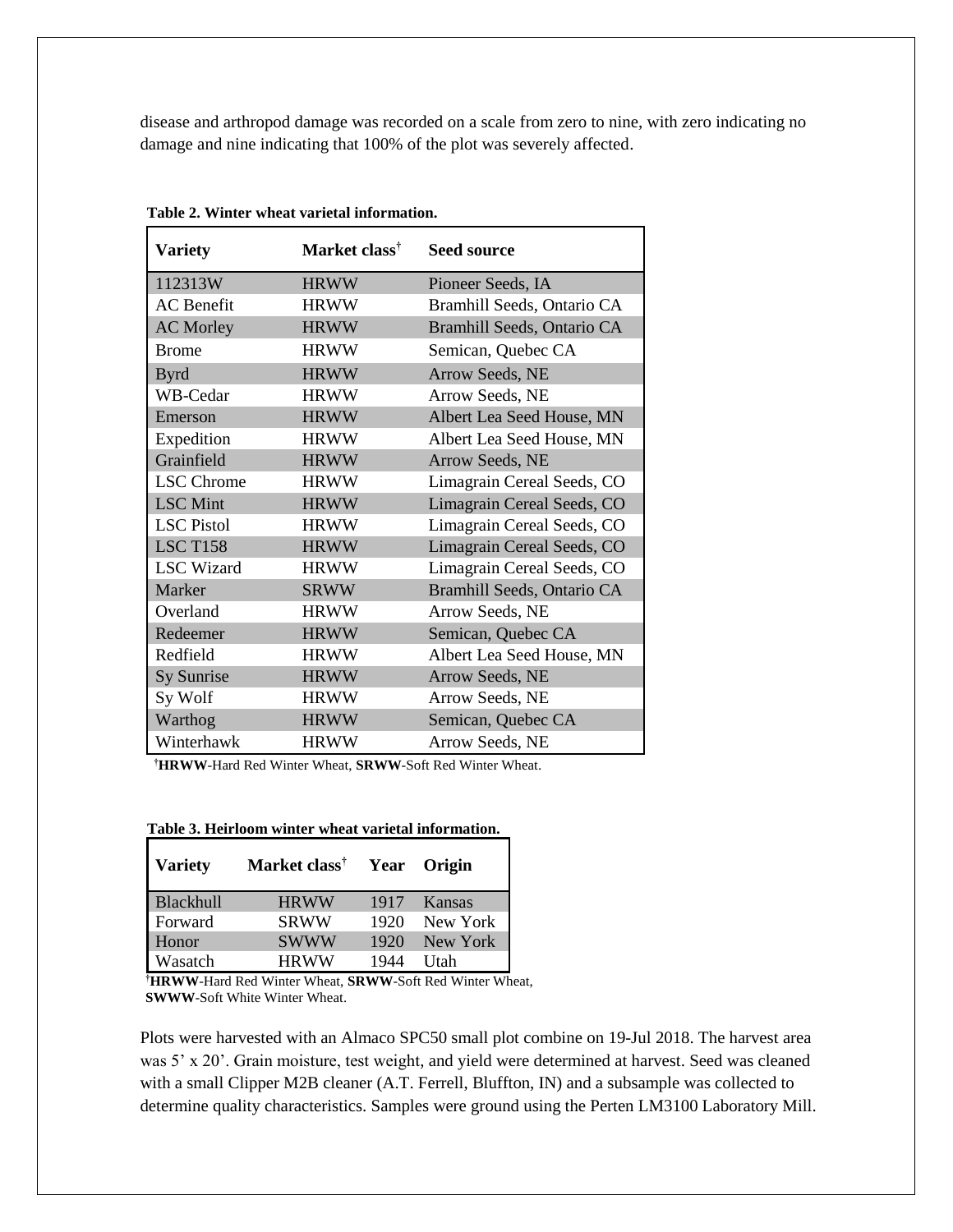Flour was analyzed for protein content using the Perten Inframatic 8600 Flour Analyzer. Most commercial mills target 12-15% protein content. Falling number was measured (AACC Method 56- 81B, AACC Intl., 2000) on the Perten FN 1500 Falling Number Machine. The falling number is related to the level of sprout damage in the grain. It is determined by the time it takes, in seconds, for a stirrer to fall through a slurry of flour and water to the bottom of a test-tube. Falling numbers greater than 350 indicate low enzymatic activity and sound quality wheat. A falling number lower than 200 indicates high enzymatic activity and poor quality wheat. Deoxynivalenol (DON), a vomitoxin, was analyzed using Veratox DON 5/5 Quantitative test from the NEOGEN Corp. This test has a detection range of 0.5 to 5 ppm. Samples with DON values greater than 1 ppm are considered unsuitable for human consumption.

Variations in yield and quality can occur because of variations in genetics, soil, weather, and other growing conditions. Statistical analysis makes it possible to determine whether a difference among varieties is real or whether it might have occurred due to other variations in the field.

All data were analyzed using a mixed model analysis where replicates were considered random effects. The LSD procedure was used to separate cultivar means when the F-test was significant (P< 0.10). There were significant differences among the varieties for most parameters. At the bottom of each table a LSD value is presented for each variable (e.g. yield). Least Significant Differences at the 10% level of probability are shown. Where the difference between two varieties within a column is

equal to or greater than the LSD value at the bottom of the column, you can be sure in 9 out of 10 chances that there is a real difference between the two varieties. In the example, variety A is significantly different from variety C, but not from variety B. The difference between A and B is equal to 725, which is less than the LSD value of 889. This means that these varieties did not differ in yield. The difference between A and C is equal to 1454, which

| <b>Variety</b> | Yield |
|----------------|-------|
| A              | 3161  |
| B              | 3886* |
| ⊖              | 4615* |
| LSD            | 889   |

is greater than the LSD value of 889. This means that the yields of these varieties were significantly different from one another. The asterisk indicates that variety B was not significantly lower than the top yielding variety.

#### **RESULTS AND DISCUSSION**

Seasonal precipitation and temperature recorded at a weather station in Alburgh, VT are shown in Table 4. Many of the varieties in the trial were developed in environments much different than the Northeast, so it is important to evaluate the varieties for tolerance to our climate. Warm and somewhat dry conditions in the fall of 2017 lead to good establishment. The 2018 growing season was somewhat warmer and drier than the 30-year average. A total of 3493 growing degree days (GDDs) at a base temperature of 32° F accumulated from Mar 2017 to Jul 2017, 140 GGDs more than the 30-year average.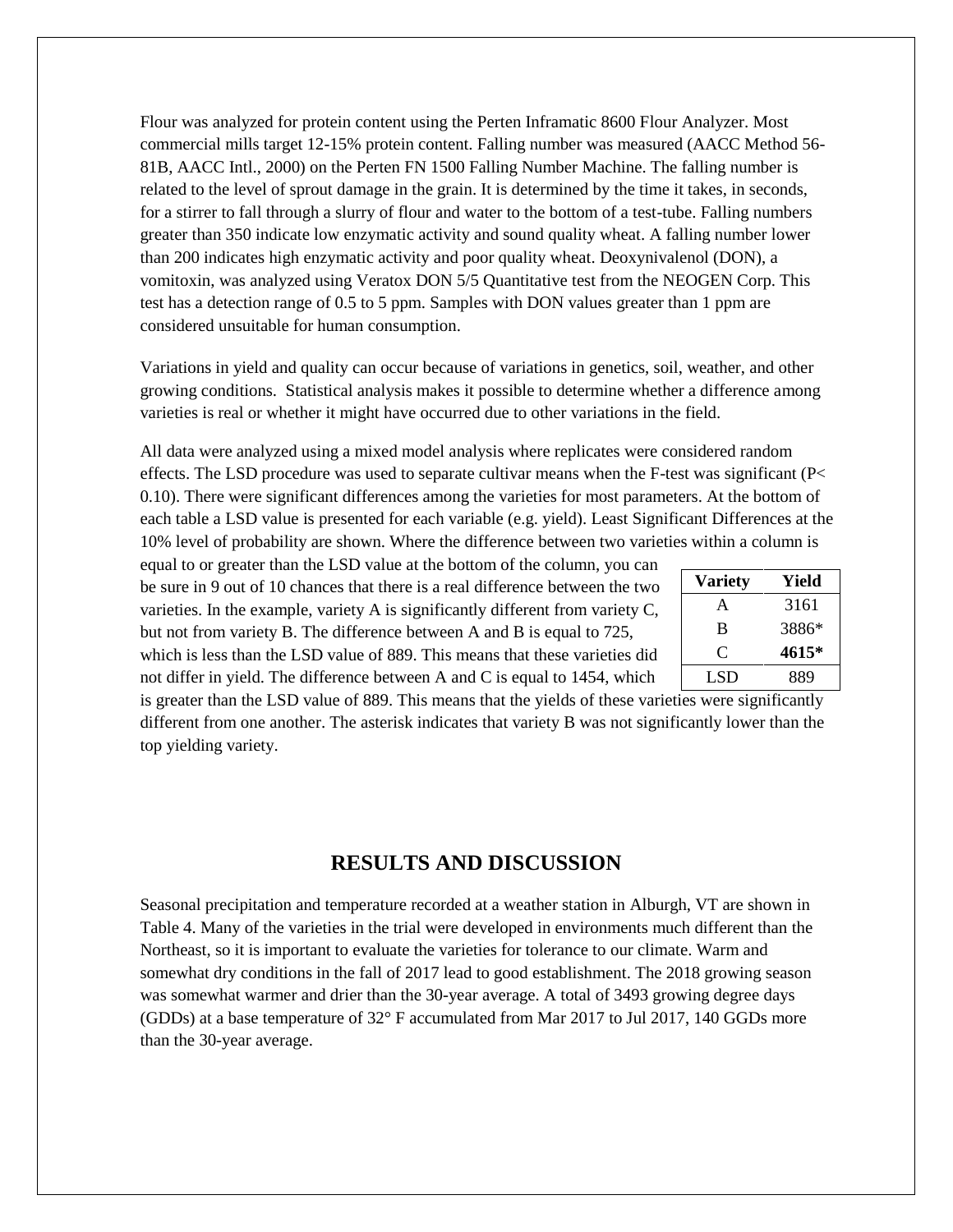| Alburgh, VT                                  | $Sep-17$ | <b>Oct-17</b> | $Nov-17$ | $Mar-18$ | Apr-18  | $Mav-18$ | <b>Jun-18</b> | $Jul-18$ |
|----------------------------------------------|----------|---------------|----------|----------|---------|----------|---------------|----------|
| Average temperature $({}^{\circ}F)$          | 64.4     | 57.4          | 35.2     | 30.4     | 39.2    | 59.5     | 64.4          | 74.1     |
| Departure from normal                        | 3.76     | 9.16          | $-2.96$  | $-0.66$  | $-5.58$ | 3.10     | $-1.38$       | 3.51     |
|                                              |          |               |          |          |         |          |               |          |
| Precipitation (inches)                       | 1.8      | 3.3           | 2.3      | 1.5      | 4.4     | 1.9      | 3.7           | 2.4      |
| Departure from normal                        | $-1.80$  | $-0.31$       | $-0.84$  | $-0.70$  | 1.61    | $-1.51$  | 0.05          | $-1.72$  |
|                                              |          |               |          |          |         |          |               |          |
| Growing Degree Days<br>(base $32^{\circ}F$ ) | 971      | 786           | 202      | 90       | 272     | 853      | 973           | 1305     |
| Departure from normal                        | 113      | 284           | 17       | 90       | $-112$  | 97       | -42           | 107      |

**Table 4. Seasonal weather data collected in Alburgh, VT, 2017 and 2018.**

Based on weather data from a Davis Instruments Vantage Pro2 with WeatherLink data logger. Historical averages are for 30 years of NOAA data (1981-2010) from Burlington, VT.

Heading date, heights, lodging, disease, and arthropod damage are reported in Table 5. Most varieties had headed by 1-Jun and all varieties had headed by 7-Jun. In organic systems, taller plants are generally desired for their ability to shade out competing weeds, although taller plants may cause the wheat to be more prone to lodging. The heirloom variety Forward was the tallest variety at 128 cm (50.4 inches) tall (Table 5). This was statistically similar to Blackhull (124 cm) and Honor (125 cm), both also heirloom varieties. These varieties did have some of the highest severity of lodging. Blackhull had most severe lodging, with 5.25 out of 9. The heirloom varieties Wasatch and Honor and the modern variety LSC Pistol had statistically similar lodging ratings (all above 1.5 out of 9).

|                   | <b>Heading</b><br>date | <b>Height at harvest</b> | Lodging                       | <b>Foliar</b><br>disease         | <b>Arthropod</b><br>damage    |
|-------------------|------------------------|--------------------------|-------------------------------|----------------------------------|-------------------------------|
| <b>Variety</b>    |                        | cm                       | Severity<br>$(0-9)^{\dagger}$ | Severity<br>$(0-9)$ <sup>†</sup> | Severity<br>$(0-9)^{\dagger}$ |
| 112313W           | $1-J$ un               | 97.6                     | $0.00*$                       | $1.75*$                          | 3.00                          |
| <b>AC</b> Benefit | $3-Jun$                | 111.0                    | $0.00*$                       | $1.50*$                          | 3.00                          |
| <b>AC Morley</b>  | 4-Jun                  | 113.8                    | $0.00*$                       | $1.00*$                          | 3.75                          |
| <b>Blackhull</b>  | $4-Jun$                | $123.9*$                 | 5.25                          | 3.00                             | $2.00*$                       |
| <b>Brome</b>      | $7-Jun$                | 106.8                    | $0.00*$                       | $2.25*$                          | 3.25                          |
| <b>Byrd</b>       | $1-J$ un               | 88.7                     | $0.50*$                       | 3.50                             | 3.00                          |
| Cedar             | $1-J$ un               | 84.8                     | $0.00*$                       | 3.75                             | 2.75                          |
| Emerson           | $5-Jun$                | 99.7                     | $0.25*$                       | 2.75                             | 3.25                          |
| Expedition        | $1-Jun$                | 95.3                     | $0.00*$                       | 2.75                             | $1.75*$                       |
| Forward           | $5-Jun$                | $128.0*$                 | 1.50                          | 2.50                             | $2.00*$                       |
| Grainfield        | $1-Jun$                | 90.2                     | $0.25*$                       | $2.25*$                          | $2.50*$                       |
| Honor             | $4-Jun$                | $125.2*$                 | 2.50                          | 3.00                             | $2.50*$                       |
| <b>LSC</b> Chrome | $1-J$ un               | 105.1                    | $0.00*$                       | 3.00                             | $2.00*$                       |
| <b>LSC</b> Mint   | $1-J$ un               | 93.4                     | $0.00*$                       | 3.00                             | $2.25*$                       |
| <b>LSC</b> Pistol | $1-Jun$                | 86.8                     | 1.75                          | 3.00                             | $2.25*$                       |
| <b>LSC T158</b>   | $1-J$ un               | 91.0                     | $0.50*$                       | 3.50                             | $2.50*$                       |

**Table 5. Winter wheat characteristics in Alburgh, VT, 2018.**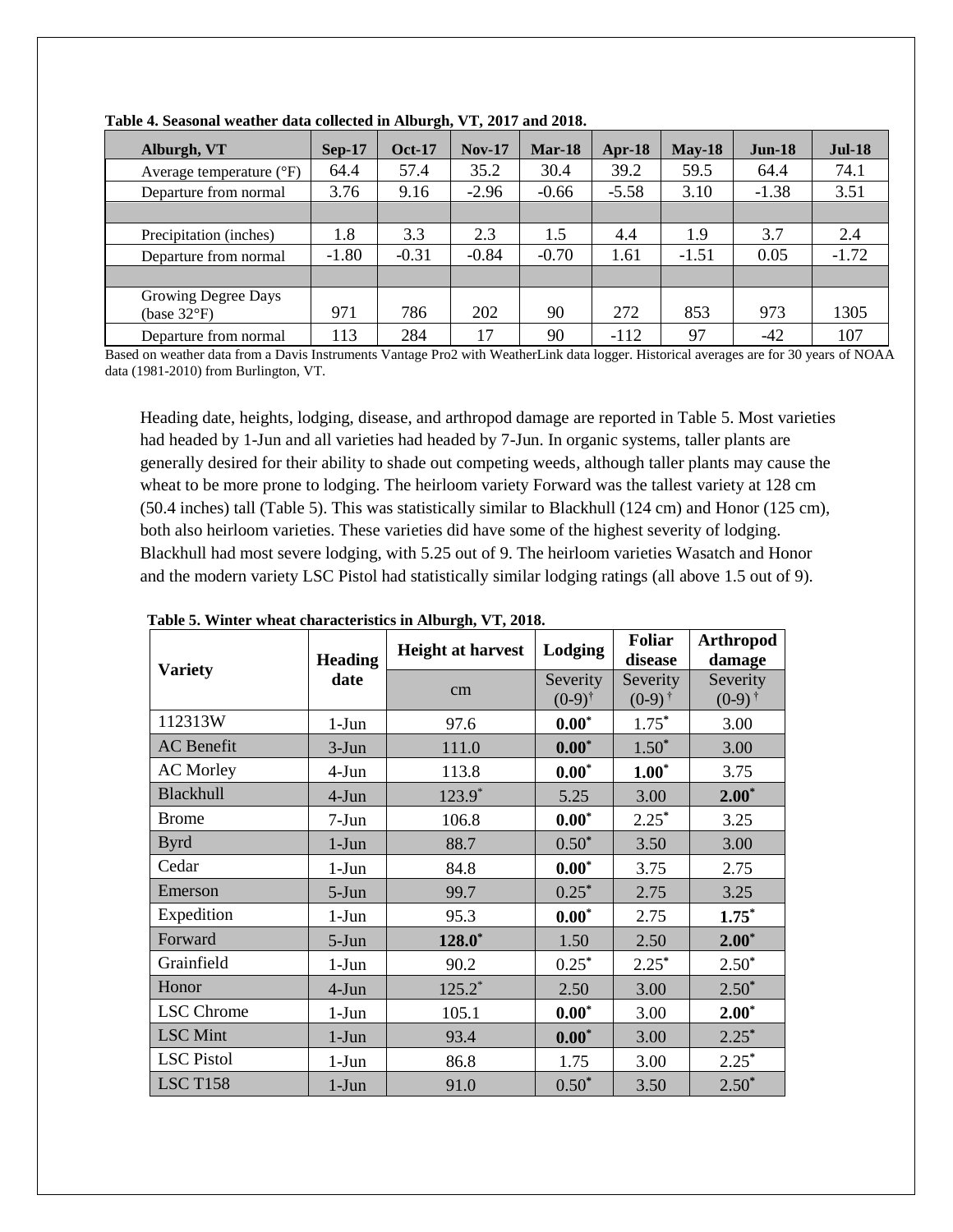| <b>LSC</b> Wizard | $2-Jun$   | 88.6  | $0.00*$  |          | 3.75    |
|-------------------|-----------|-------|----------|----------|---------|
| Marker            | $2-Jun$   | 94.1  | 1.25     | $1.25^*$ | $2.50*$ |
| Overland          | $1-J$ un  | 99.5  | $0.00*$  | 3.00     | $2.50*$ |
| Redeemer          | $4-J$ un  | 103.0 | $0.00*$  | $2.25*$  | $2.50*$ |
| Redfield          | $4-Jun$   | 96.9  | $0.00*$  | 2.50     | $2.50*$ |
| Sy Sunrise        | $1-J$ un  | 84.3  | $0.00*$  | 3.75     | $2.00*$ |
| Sy Wolf           | $1-J$ un  | 89.8  | $0.00*$  | $1.50*$  | $2.25*$ |
| Warthog           | $4-Jun$   | 105.5 | 1.25     | $2.00*$  | $2.25*$ |
| Wasatch           | $4-Jun$   | 116.8 | 2.75     | $1.75*$  | $2.00*$ |
| Winterhawk        | $1-J$ un  | 91.5  | $0.25^*$ | 2.50     | $2.50*$ |
| LSD $(p = 0.10)$  | <b>NS</b> | 7.14  | 1.23     | 1.34     | 0.89    |
| <b>Trial Mean</b> | $2-Jun$   | 97.1  | 0.69     | 2.47     | 2.57    |

\*Varieties with an asterisk are not significantly different than the top performer in **bold**.

NS – No significant difference between varieties.

†Zero indicates no damage and nine indicates that 100% was severely affected.

Overall damage from pests and disease was low in the winter wheat trial. The most common arthropods affecting the winter wheat trials were mites and thrips. Mites are very small arthropods that feed on the sap of leaves of wheat and other grain crops. Leaves affected by mites may appear yellowish or silvery in early stages of infestation and later take on a scorched appearance. Injury caused by mites can result in stunted plants. Thrips are small insects with fringed wings that feed on a variety of plants by puncturing the cells and sucking up the contents. Damage caused by thrips includes discoloration and leaf scarring, reduced growth of the plant, and they can also act as a disease vector. Some degree of mite and thrip damage was observed in all varieties and in most plots. Cereal leaf beetle damage was also observed in four plots. Expedition appeared to be the least impacted by arthropod damage, with an overall severity rating of 1.75 for all insect damage. LCS Wizard had the most insect damage with an overall rating of 3.75; this was statistically similar to AC Morley, Emerson, Brome, AC Benefit, Byrd and 112313W.

Several foliar diseases were observed during wheat development, including powdery mildew, leaf rust, and several diseases causing lesions and spotting to the leaf, including septoria and tan spot. Foliar diseases reduce photosynthetic leaf area, use nutrients, and increase respiration and transpiration within colonized host tissues. The diseased plant typically exhibits reduced vigor, growth and seed fill. The earlier occurrence, greater degree of host susceptibility, and longer duration of conditions favorable for disease development will increase the yield loss. AC Morley had the lowest disease severity, with an overall rating of 1 out of 9. This was statistically similar to Marker, LSC Wizard, AC Benefit, Sy Wolf, Wasatch, 112313W, Warthog, Redeemer, Grainfield and Brome, which all had disease ratings less than 2.50. Leaf spots, caused by several bacterial and/or fungal infections, were very prevalent and affected all varieties and 88% of plots. Powdery mildew (caused by the fungus *Erysiphe graminis f. sp. Tritici*) was present in 55% of plots. Only two varieties, AC Morley and Redeemer, were not infected by powdery mildew. Leaf rust was noted in 33% of plots.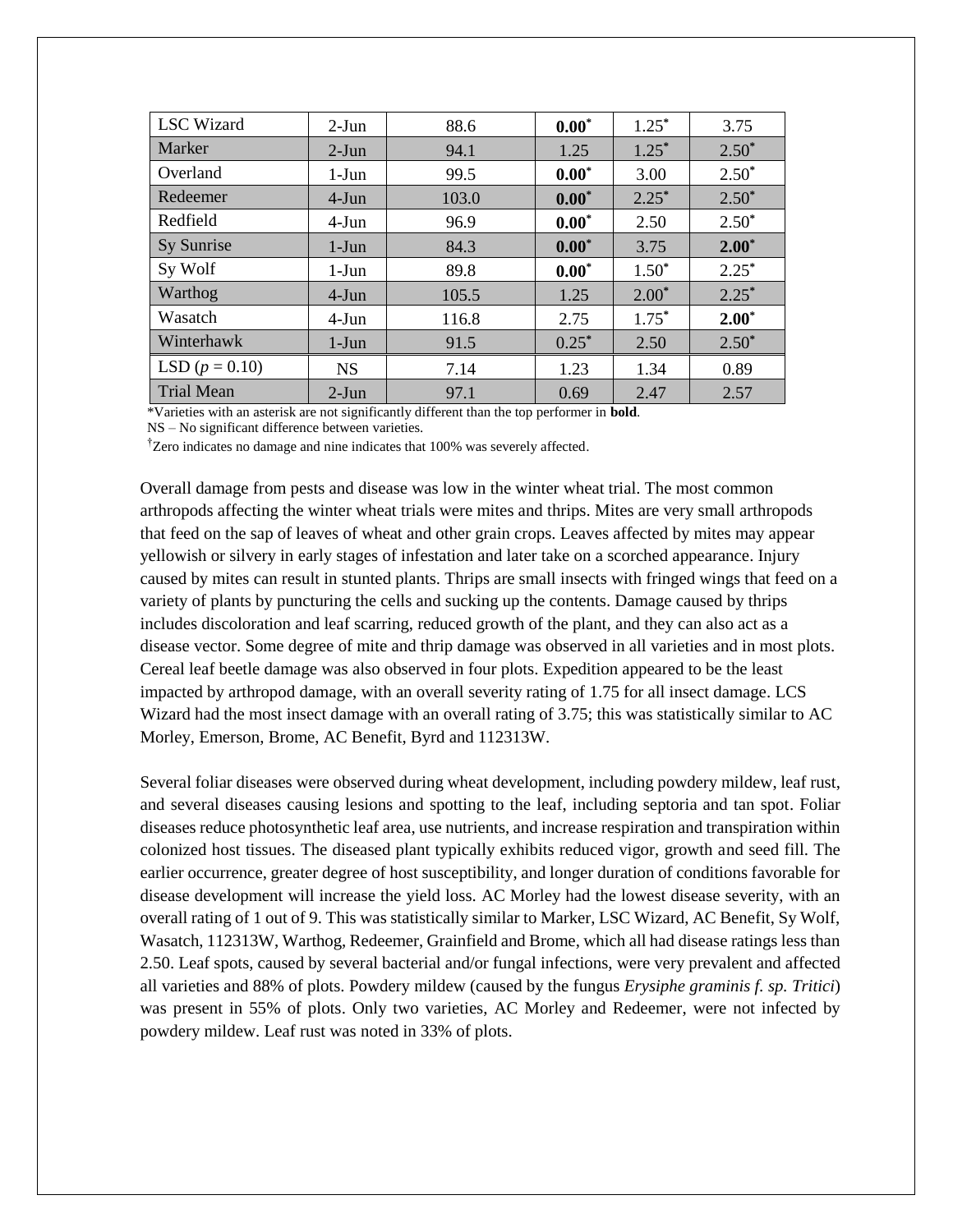| <b>Variety</b>    | Yield @<br>13.5%<br>moisture | <b>Moisture</b> | <b>Test weight</b> | Crude protein<br>@ 12%<br>moisture | <b>Falling</b><br>number |
|-------------------|------------------------------|-----------------|--------------------|------------------------------------|--------------------------|
|                   | lbs $ac^{-1}$                | $\%$            | $lbs$ bu $^{-1}$   | $\%$                               | seconds                  |
| 112313W           | 6103*                        | 15.5            | 58.7               | 9.33                               | 359                      |
| <b>AC</b> Benefit | 4048                         | 14.9            | 60.4               | $12.8*$                            | 368                      |
| <b>AC Morley</b>  | 4448                         | 14.7            | 61.3               | 11.6                               | 418                      |
| <b>Blackhull</b>  | 2848                         | 13.9            | 61.1               | 12.0                               | 438                      |
| <b>Brome</b>      | 4810                         | 20.9            | 56.4               | 12.1                               | 393                      |
| <b>Byrd</b>       | 5066                         | $13.1*$         | 61.7               | 10.1                               | 429                      |
| Cedar             | 5995*                        | $12.9*$         | $63.1*$            | 10.8                               | 466                      |
| Emerson           | 4021                         | 17.3            | 60.5               | $12.9*$                            | 380                      |
| Expedition        | 4809                         | $13.1*$         | $63.1*$            | 11.0                               | 434                      |
| Forward           | 3595                         | 14.8            | 60.1               | 11.8                               | 419                      |
| Grainfield        | 5211                         | 12.9            | 62.2               | 9.91                               | 391                      |
| Honor             | 2887                         | 12.4            | 60.1               | 11.9                               | 425                      |
| <b>LSC</b> Chrome | 5501*                        | $13.1*$         | $62.5*$            | 11.2                               | 416                      |
| <b>LSC</b> Mint   | 5470*                        | $13.2*$         | $64.1*$            | 10.8                               | 407                      |
| <b>LSC</b> Pistol | 5335                         | 12.8            | 62.2               | 10.9                               | 395                      |
| <b>LSC T158</b>   | 5510*                        | $13.0*$         | $62.9*$            | 10.2                               | 444                      |
| <b>LSC</b> Wizard | 4940                         | $13.7*$         | $62.8*$            | 11.8                               | 429                      |
| Marker            | 4803                         | $13.1*$         | 59.5               | 9.90                               | 378                      |
| Overland          | 5051                         | $13.8*$         | $62.8*$            | 10.8                               | 442                      |
| Redeemer          | 4126                         | 12.9            | 61.9               | $13.6*$                            | 488*                     |
| Redfield          | 5162                         | $12.9*$         | $62.7*$            | 10.8                               | 439                      |
| Sy Sunrise        | 4507                         | 12.7            | 61.3               | 10.3                               | 441                      |
| Sy Wolf           | 5071                         | 15.5            | 62.0               | 11.2                               | 377                      |
| Warthog           | 4035                         | 14.3            | 60.9               | 11.5                               | 427                      |
| Wasatch           | 2895                         | 14.7            | 59.9               | $12.6*$                            | 459                      |
| Winterhawk        | 5145                         | 15.9            | $62.8*$            | 11.1                               | 431                      |
| LSD $(p = 0.10)$  | 751                          | 1.46            | 1.74               | 1.01                               | 25.4                     |
| <b>Trial Mean</b> | 4496                         | 14.8            | 60.6               | 11.0                               | 414                      |

**Table 6. Yield and quality of winter wheat varieties, Alburgh, VT, 2018.**

\*Varieties with an asterisk are not significantly different than the top performer in **bold**.

Winter wheat varieties had an average yield of 4496 lbs ac<sup>-1</sup> (Table 6). The top yielding variety was 112313W, at 6301 lbs ac<sup>-1</sup>. This was statistically similar to the varieties Cedar, LSC Chrome, LSC Mint, and LSC T158, which all yielded over  $5500$  lbs ac<sup>-1</sup>.

Harvest moisture below 14% is desirable for growers for grain storage. Wheat above this moisture content has to be dried down postharvest at additional time and cost to farmers. Dry weather at the end of the growing season resulted in low harvest moisture across the trial. Most varieties were below 14% moisture content. Eight varieties (112313W, Brome, Emerson, Forward, Sy Wolf, Warthog, Wasatch, and Winterhawk) were over 14% moisture and required drying before storage.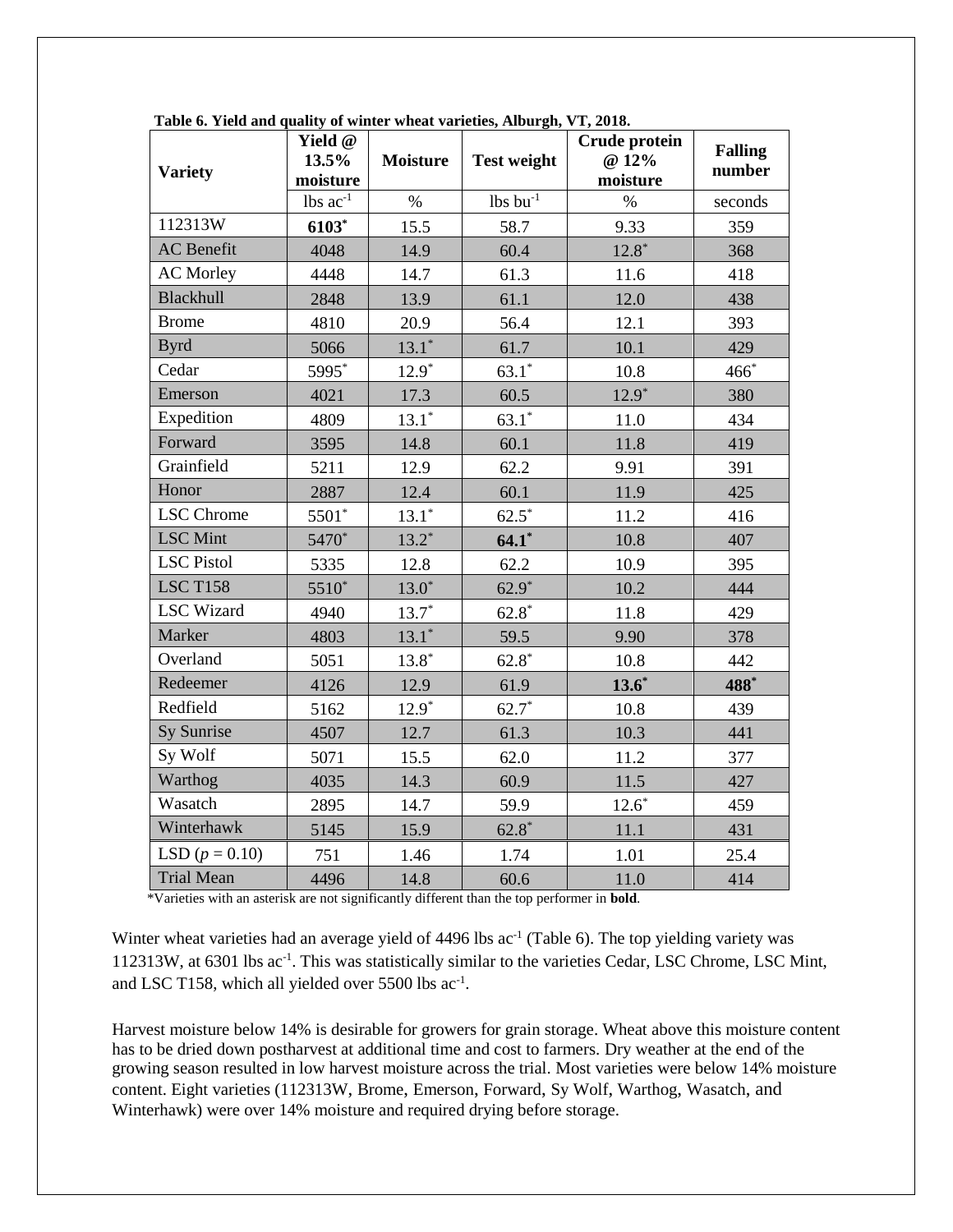Test weight is the measure of grain density. It is determined by weighing a known volume of grain. Generally, the heavier the wheat is per bushel, the higher baking quality. LSC Chrome had the highest test weight at 64.1 lbs bu<sup>-1</sup>. This was statistically similar to the varieties Cedar, Expedition, LSC Chrome, LSC Mint, LSC Wizard, Overland, Redfield, and Winterhawk. All varieties in the 2018 winter wheat trials reached the industry standard for test weight.



**Figure 1. Yield and crude protein of winter wheat varieties, Alburgh, VT, 2018.**  *For yield, varieties with the same letter are not significantly different from one another.*

None of the varieties had crude protein levels above the industry minimum of 14%. There is often an inverse relationship seen between yield and protein (Figure 1). This was somewhat true of the winter wheat varieties assessed in 2018, both in the sense that this year's trials had comparatively high yields compared to previous years of winter wheat trials at Borderview Research Farm and lower crude protein levels, and in the sense that higher yielding varieties generally had lower crude protein than lower yielding varieties.

Falling numbers for all varieties were above 200 seconds, indicating sound quality wheat (Table 6). Only one replicate per variety was tested for deoxynivalenol (DON) vomitoxin, and all were below the FDA threshold of 1 ppm which is considered safe for human consumption (data not shown).